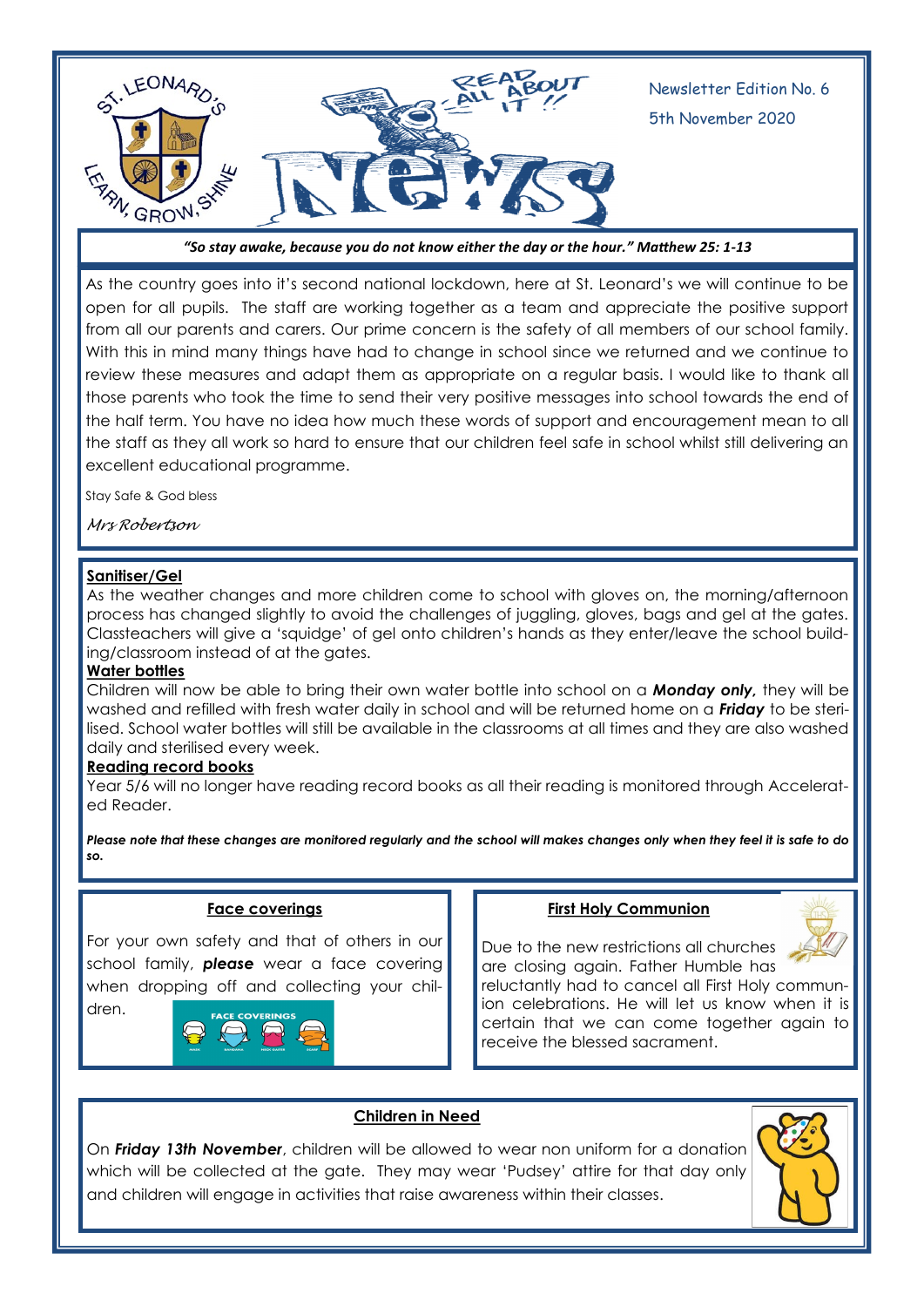| Main Term dates 2020-21                                                                   |                            |                      |
|-------------------------------------------------------------------------------------------|----------------------------|----------------------|
| Autumn 1:                                                                                 | Spring 1:                  | Summer 1:            |
| 2nd September -23rd October                                                               | 5th January -12th February | 12th April -28th May |
| Autumn2:                                                                                  | Spring 2:                  | Summer 2:            |
| 2nd November - 18th December                                                              | 22nd February -26th March  | 7th June -16th July  |
| Dates<br>Dates<br><b>November</b><br>for your<br>for your<br>Friday 6th-Flu immunisations |                            |                      |
| <b>DIARY</b><br><b>DIARY</b><br>Friday 13th-Children in need (non uniform day)            |                            |                      |
| Tuesday 24th-New starters open evening                                                    |                            |                      |
| Friday 27th-St. Leonard's Feast Day                                                       |                            |                      |
| <b>December</b>                                                                           |                            |                      |
| <b>Advent begins</b>                                                                      |                            |                      |
| Tuesday 1st-Join Bishop Chadwick Trust                                                    |                            |                      |
| Wednesday 9th-KS1 Nativity (details to follow)                                            |                            |                      |
| Thursday 10th-Acorn/Maple Christmas party                                                 |                            |                      |
| Friday 11th-Christmas Jumper day                                                          |                            |                      |
| Monday 14th-Pine Christmas party                                                          |                            |                      |
| Tuesday 15th-Ash & Poplar Christmas Party                                                 |                            |                      |
| Wednesday 16th-Willow Christmas Party                                                     |                            |                      |
| Thursday 17th-Oak Christmas Party                                                         |                            |                      |
| Friday 18th-Christingle service                                                           |                            |                      |
| All dates are provisional and changes may be made.                                        |                            |                      |